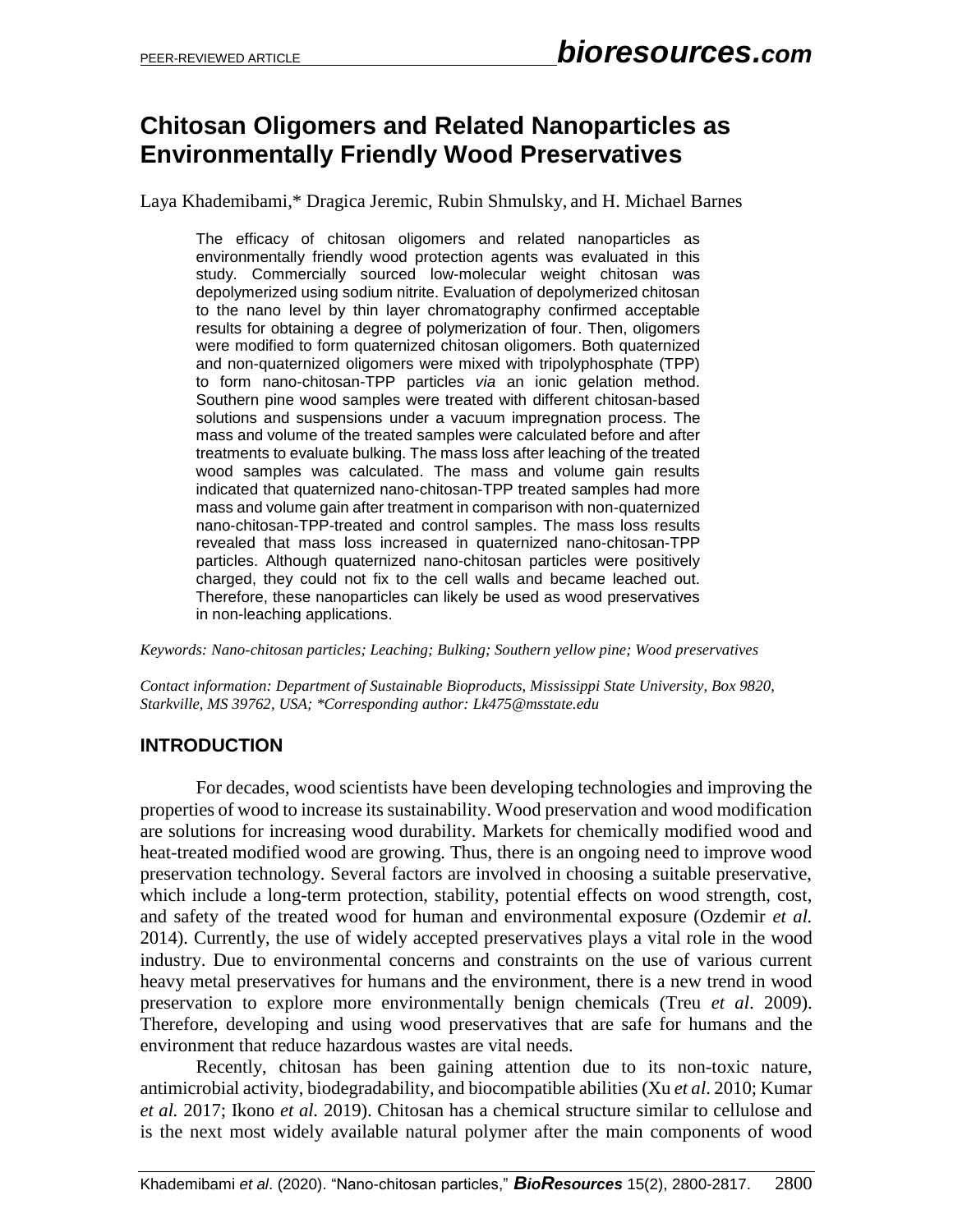(Kumar 2000). Chitosan, as a natural polymer, is derived from chitin, which is a biopolymer and polysaccharide component of crustacean shells such as shrimps, crabs, and lobsters. Chitosan is generally water-soluble under acidic conditions, while chitin is insoluble in water (Eikenes *et al*. 2005). Antifungal activity of chitosan against wooddecaying fungi and forest pathogens has been previously reported (Chittenden *et al*. 2003; Alfredsen *et al*. 2004; Eikenes *et al*. 2005). Amino groups in chitosan structure exhibit antimicrobial activities (Seong *et al*. 1999; Junior 2016). Chitosan has varying average molecular weights. Different molecular weights of chitosan have been studied for wood treatment (Larnoy *et al*. 2006a).

Regardless of different molecular weights (high and low) of chitosan, the penetrability of chitosan into wood cells is associated with concentration. Chitosan with lower concentrations (and their associated lower viscosities) exhibits a greater fixation as well as increased penetration into wood cell walls (Larnoy *et al.* 2006b). Higher concentrations  $(> 4\%)$  of chitosan have better performance for suitable antifungal activity (Hussain *et al.* 2012). Thus, a nano-polymer form of chitosan should be used to maximize its bonding to wood and to optimize antimicrobial activities. Chitosan can be easily refined toward the nanoscale by chemical processing to form nano-sized particles. This paper is the first of two evaluating the efficacy of nano-chitosan as an environmentally friendly wood preservative agent in indoor and outdoor applications. This paper covers the preparation of nano-chitosan-tripolyphosphate (TPP) particles, bulking of treated samples, and the leachability of the preservative system. A second paper will discuss bio-efficacy.

## **EXPERIMENTAL**

#### **Materials**

The methodology of this study focused on two main parts, the preparation of nanochitosan-TPP particles as wood preservatives and the treatment of wood samples with nano-chitosan oligomers and N,N,N-trimethylchitosan (TMC) oligomers alone or in combination with TPP.

#### **Preparation of Nano-chitosan-TPP Wood Preservatives**

#### *Depolymerization of chitosan to oligomers*

Commercially available low-molecular weight (LMW) chitosan (50 kDa to 190 kDa) with a degree of deacetylation greater than 75% was used (Sigma-Aldrich, St. Louis, MO, USA). Chitosan was depolymerized by nitrous acid into oligomers with a degree of polymerization ( $DP = 4$ ) according to the method described by Hussain *et al.* (2012). Briefly, 40 g of chitosan was stirred into 0.1 M aqueous HCL (800 mL) and was heated to 50 °C for 1 h. Then, an applicable amount of NaNO<sub>2</sub> was dissolved in 32 mL of water (16.56 g obtaining 40 g of DP = 4). The NaNO<sub>2</sub> was added dropwise to the chitosan solution and stirred for 30 min by lowering the viscosity of the mixture. The reaction mixture was stirred at 50 °C for 5 h. Then, 1 M NaOH was added to neutralize the solution (pH 7 to pH 7.5). The solution was filtered through Teflon filter paper. The filtrate was participated by methanol 1/1 (v/v). Finally, the supernatant of methanol was precipitated with acetone 1/1 (v/v). Chitosan oligomers were previously obtained by precipitation in acetone after depolymerization by nitrous acid (Furusaki *et al.* 1995; Cha *et al.* 2000). Therefore, the precipitate of acetone in current study was understood to consist mainly of chitosan oligomers (DP=4).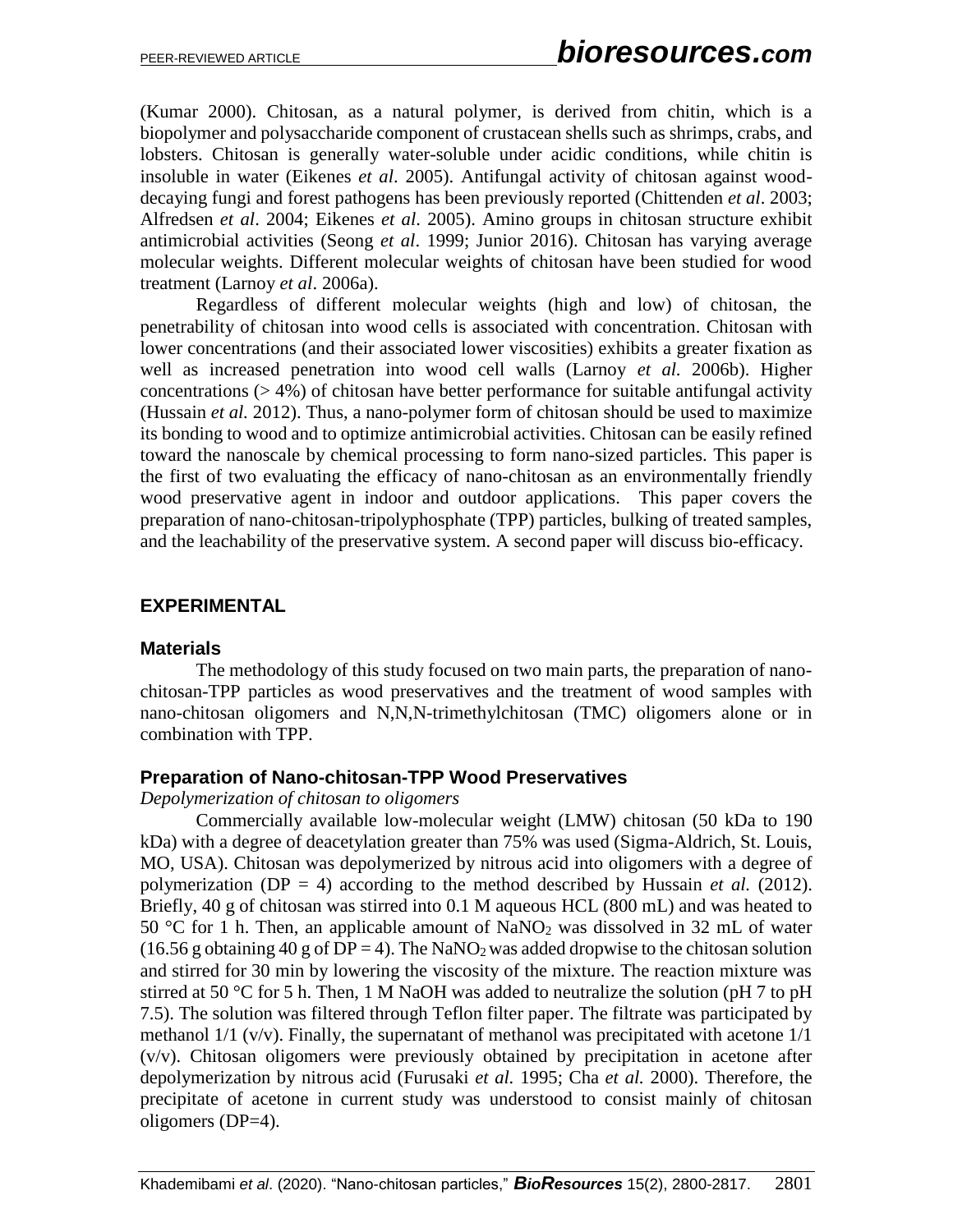## *Analysis of chitosan oligomers by thin layer chromatography (TLC)*

Chitosan oligomers were qualitatively analyzed by thin layer chromatography (TLC) using a silica gel plate (Merck 60. GF-254; Sigma-Aldrich, St. Louis, MO, USA) and compared to the standard chitotetraose (tetramer,  $DP = 4$ ). The standard chitotetraose, 4 HCl was purchased from Carbosynth, Co. (Compton, England). Both chitosan oligomers and standard were dissolved in 50% methanol and loaded on TLC plate with three different volumes (1  $\mu$ L, 2  $\mu$ L, and 3  $\mu$ L). The plate was placed into the solvent system of npropanol-30% ammonia water (2:1 v/v) for 24 h. Finally, spots were visualized by spraying (0.1% ninhydrin into n-butanol-saturated water) and then baked in an oven at 110  $\mathrm{^{\circ}C}$  for 10 min according to the method described by Choi *et al.* (2004).

#### *Quaternization of chitosan oligomers (Preparation of N,N,N-trimethylchitosan)*

Chitosan oligomers from the depolymerization process were dissolved in 1% w/w aqueous acetic acid solution according to the procedure described by Bordenave *et al*. (2008). This process was performed in two separate steps. In the first step, formaldehyde (3 mol formaldehyde per mol of chitosan-free amine groups) was added to chitosan oligomers. Then, the solution was stirred at 500 rpm at room temperature for 30 min before adding NaBH<sup>4</sup> (1.5 mol of NaBH<sup>4</sup> per mol of formaldehyde), and then the solution was stirred for 1 h. The pH was adjusted to 10 using 1 M NaOH. The unreacted products were then removed by soaking the dialysis tubes (Biotech CE Dialysis Tubing, New Brunswick, NJ, USA) 0.1 kDa to 0.5 kDa molecular weight cut-off (MWCO) in water, and then unreacted products were removed by soaking an ethanol/diethyl ether solution  $(80/20 \text{ y/y})$ for 48 h. In the second step, formed N-methyl chitosan was dispersed in N-methyl-2 pyrrolidinone with  $Na<sub>2</sub>SO<sub>4</sub>$  (0.1 M) at 60 °C and later stirred at 1200 rpm for 1 h. Approximately 15% w/w aqueous solution of NaOH containing  $(CH_3O)_2SO_2$  (1.5 mol of dimethyl sulfate per mole of free amine groups of the extracted and dried N-methyl chitosan) was added. The mixture was stirred at 500 rpm at 60 °C for 6 h. Finally, formed N,N,N-trimethylchitosan was precipitated using acetone, washed with acetone, and dried under vacuum at room temperature above  $P_2O_5$ . The N,N,N-trimethylchitosan (quaternized chitosan oligomers or TMC) was considered a final product for this step.

#### *Preparation of nano-chitosan-TPP particles*

Nano-chitosan-TPP particles for non-quaternized oligomers and TMC samples were prepared according to the procedure described by Huang *et al* (2009). Briefly, chitosan oligomers were dissolved in 2% acetic acid and stirred for 30 min. Then, 85% sodium tripolyphosphate (TPP) (Acros Organics, Geel, Belgium) was dissolved in doubledistilled water. In the meantime, non-quaternized oligomers and TMC solutions were stirred at room temperature; then TPP solution was added dropwise at a ratio of 2:5 (TPP: chitosan, 4.8:12, w/w) for 2 h. This mass ratio was determined to maximize the number of nanoparticles (Huang *et al*. 2009). After stirring for 2 h, the solution became opalescent. It was then aliquoted into 50-mL centrifuge bottles and centrifuged at 3000 rpm for 10 min. The precipitated nanoparticles were rinsed with distilled water and air-dried to increase concentration. The final concentrations for chitosan and TPP were 12% and 4.8%, respectively.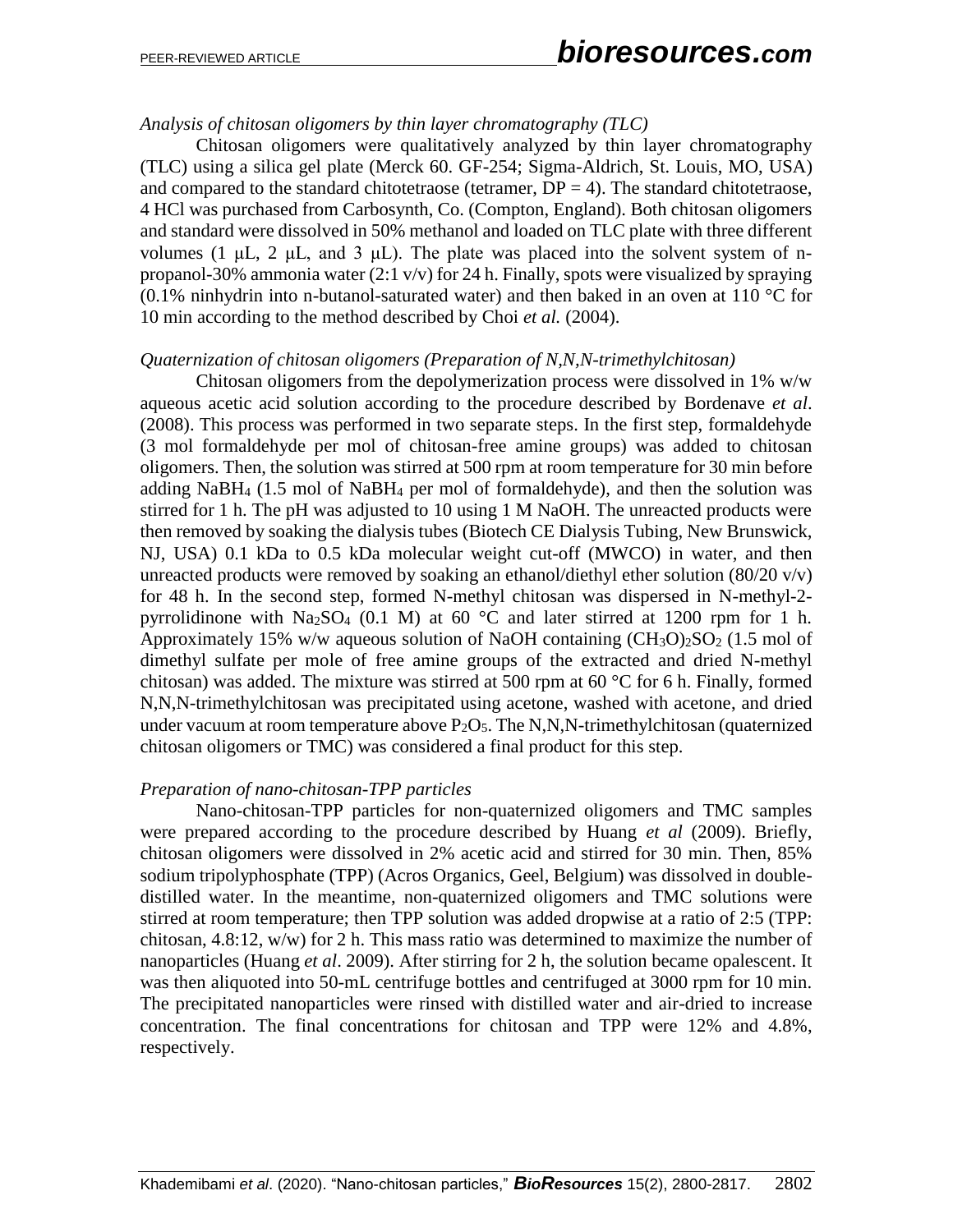## *Analysis of nano-chitosan oligomers, quaternized nano-chitosan oligomers, and nano chitosan-TPP particles*

Nano-chitosan oligomers, quaternized nano-chitosan oligomers, and nano chitosan-TPP particles were characterized by Fourier transform infrared spectroscopy (FTIR) (PerkinElmer Spectrum Two Spectrometer: PerkinElmer, Waltham, MA, USA). The FTIR analysis was performed between  $450 \text{ cm}^{-1}$  to  $4000 \text{ cm}^{-1}$  using the attenuated total reflectance spectroscopy method (ATR-FTIR). The samples were placed on the ATR crystal prism and 16 scans were attained at  $2 \text{ cm}^{-1}$  resolution.

## **Preparation of Wood Samples and Impregnation of Wood Samples with Nano-chitosan-TPP Particles**

A piece of defect-free southern yellow pine (*Pinus* spp.) sapwood (Sustainable Bioproducts Department, Starkville, MS, USA) with a density of 0.31  $g/cm<sup>3</sup>$  (oven-dry mass and volume) was cut to make samples with dimensions of 1.4 cm  $\times$  1.4 cm  $\times$  1.4 cm  $(l \times r \times t)$  from two adjacent (end matched) wood sticks. Samples were dried to a constant weight at 50 °C. Dry dimensions and mass of all wood samples were measured using a digital caliper and balance that was accurate to 0.1 mg (Precision Balance ME103TE/00; Mettler Toledo, Columbus, OH, USA).

Wood samples were vacuum  $(> 28 \text{ mmHg})$  impregnated with an 12% aqueous solution of nano-chitosan particles for 20 min. To increase reactivity of wood and promote binding of nano-chitosan-TPP particles to wood, pine wood samples were enzymatically and chemically modified. Chemical modification of wood was performed by acetic acid, and enzymatic modification was obtained through a laccase-mediator system (LMS). Laccase is a copper-containing oxidase enzyme that is found in plants, fungi, and microorganisms. In the presence of the mediator, rates of reactions of laccase can be enhanced. Hydroquinone (HQ), 1-hydroxybenzotriazole (HBT), and 2,2'-azino-bis, 3 ethylbenzothiazoline-6-sulphonic acid (ABTS) are three common mediators, which have been used with laccase as substrates (Morozova *et al*. 2007). To determine the best mediator for laccase in this research, compression strength testing of wood samples treated with LMS was performed. Undried samples were performed by a compression instrument designed and manufactured at Mississippi State's Forest Products Laboratory. The results of compression strength testing indicated that HQ was the best among the three mediators that were considered (Table 1).

Overall, 17 treatments with 35 replicates per treatment group were used in this study. The treatments, including controls and nano-chitosan treatments, are listed and described in Table 2. The control treatments were a positive control without TPP and negative control with only 1% acetic acid.

| Mediator    | Compression LSmean (g/mm <sup>2</sup> ) |
|-------------|-----------------------------------------|
|             | 171.63                                  |
| HBT         | 129.19                                  |
| <b>ABTS</b> | 151.16                                  |

**Table 1.** Compression Strength Results to Determine the Best Mediator for LMS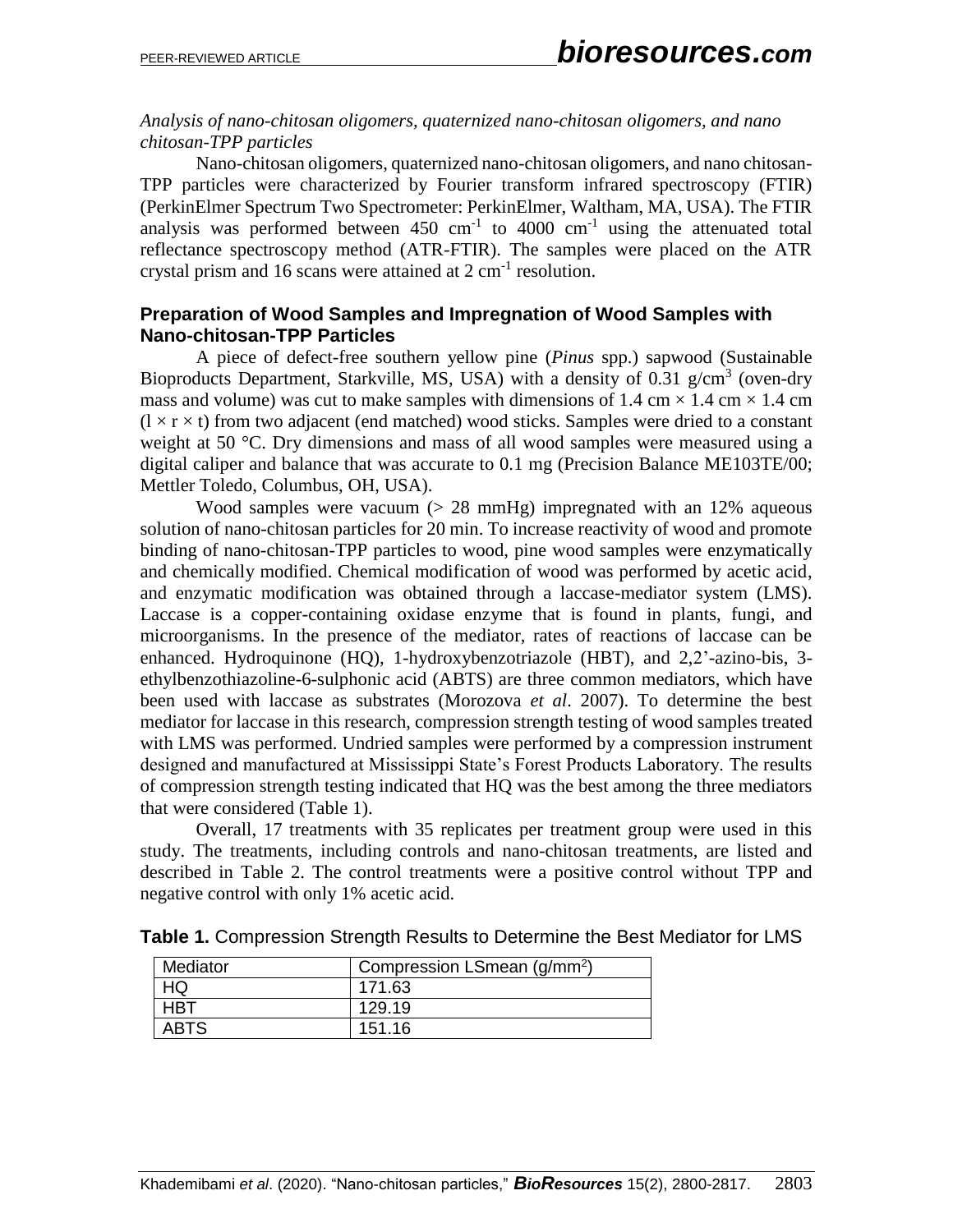## **Table 2.** Wood Treatments

|                      |           | <b>Main Treatments</b>                                                                                                             | <b>Positive Control</b>                                                                                           | <b>Negative</b><br>Control |
|----------------------|-----------|------------------------------------------------------------------------------------------------------------------------------------|-------------------------------------------------------------------------------------------------------------------|----------------------------|
| Modification<br>Wood | Chemical  | 1: Nano-chitosan with TPP <sup>1</sup> in 1% acetic<br>acid                                                                        | 2: Nano-chitosan without TPP in 1% acetic acid                                                                    | $9:1\%$ acetic<br>acid     |
|                      |           | 3: Nano-chitosan with TPP in 0.1 mol<br>acetic acid + 0.2 mol NaCl                                                                 | 4: Nano-chitosan without TPP in 0.1 mol acetic acid + 0.2 mol NaCl                                                |                            |
|                      |           | 10: Quaternized nano-chitosan with TPP<br>in 1% acetic acid                                                                        | 11: Quaternized nano-chitosan without TPP in 1% acetic acid                                                       |                            |
|                      |           | 12: Quaternized nano-chitosan with TPP<br>in 0.1 mol acetic acid + 0.2 mol NaCl                                                    | 13: Quaternized nano-chitosan without TPP in 0.1 mol acetic acid + 0.2 mol<br><b>NaCl</b>                         |                            |
|                      | Enzymatic | 5: Nano-chitosan with TPP in 1% acetic<br>acid + laccase <sup>2</sup> (1 mg/mL) + HQ <sup>3</sup> (10<br>mmol) before <sup>4</sup> | 6: Nano-chitosan without TPP in 1% acetic acid + laccase (1 mg/mL) + HQ<br>(10 mmol) before                       |                            |
|                      |           | 7: Nano-chitosan with TPP in 1% acetic<br>$acid + laccase (1 mg/mL) + HQ (10$<br>mmol) simultaneously <sup>5</sup>                 | 8: Nano-chitosan without TPP in 1% acetic acid + laccase (1 mg/mL) + HQ<br>(10 mmol) simultaneously               |                            |
|                      |           | 14: Quaternized nano-chitosan with TPP<br>in 1% acetic acid $+$ laccase<br>$(1 \text{ mg/mL}) + HQ (10 \text{ mmol})$ before       | 15: Quaternized nano-chitosan without TPP in 1% acetic acid + laccase (1<br>mg/mL) + HQ (10 mmol) before          |                            |
|                      |           | 16: Quaternized nano-chitosan with TPP<br>in 1% acetic acid + laccase $(1 \text{ mg/mL}) +$<br>HQ (10 mmol) simultaneously         | 17: Quaternized nano-chitosan without TPP in 1% acetic acid + laccase (1)<br>mg/mL) + HQ (10 mmol) simultaneously |                            |

<sup>1</sup>TPP: Tripolyphosphate, a commercial fire retardant.

<sup>2</sup>Laccase: copper-containing oxidase enzymes found in many plants, fungi, and microorganisms.

<sup>3</sup>HQ: Hydroquinone, mediator of laccase modification. A mediator is used to oxidize and subsequently increase reactivity of wood and promote binding of chitosan to wood.

<sup>4</sup>Before preservative treatment: first, treat wood with laccase and hydroquinone. Then, treat wood with nano-chitosan particles.

5Simultaneously: Treat wood with laccase + hydroquinone and nano-chitosan particles at the same time.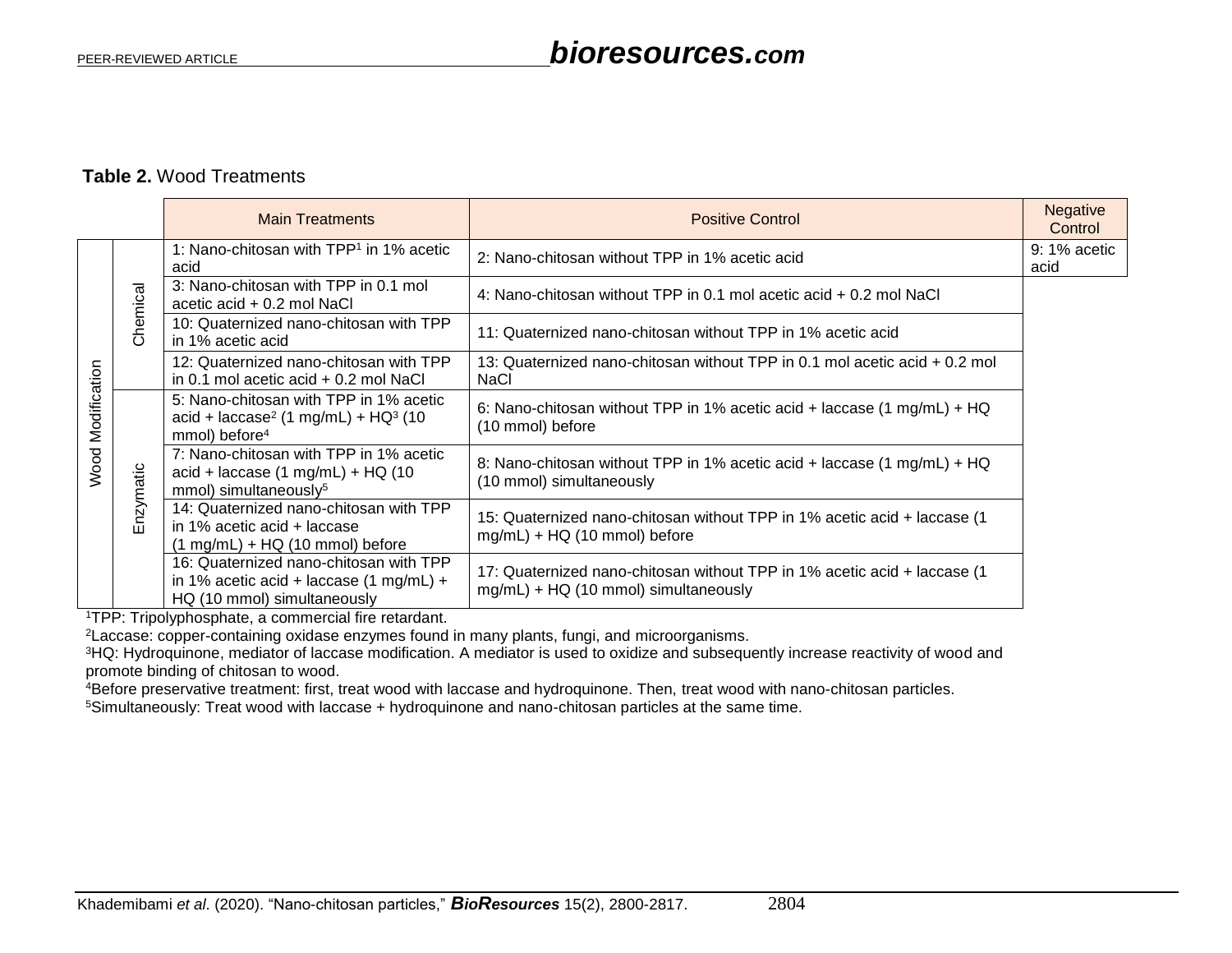## **Bulking and Retention**

Retention was calculated using the value for mass gain (Eq. 1),

Mass gain = 
$$
\frac{m_2 - m_1}{m_1} \times 100\,(^{\circ}\!\!\omega)
$$
 (1)

where  $m_2$  is the dry mass after treatment (g) and  $m_1$  is the dry mass (g) before treatment. Bulking coefficient is based on volume gain due to treatment (Eq. 2),

Volume gain 
$$
=\frac{V_2 - V_1}{V_1} \times 100\,(^0_0)
$$
 (2)

where  $V_2$  is the dry volume after treatment (mm<sup>3</sup>) and  $V_1$  is the dry volume (mm<sup>3</sup>) before treatment.

#### **Leaching**

To evaluate the efficacy of nano-chitosan for long-term protection, leaching resistance of wood treated with nano-chitosan-TPP particles was evaluated according to AWPA E11-16 (2016). The samples were submerged in deionized water for two weeks, and the water was changed at predetermined standard time intervals during that time. The results of leaching were calculated as a percentage of mass loss according to the following equation,

Mass loss = 
$$
\frac{m_1 - m_2}{m_1} \times 100 \, (\%) \tag{3}
$$

where  $m_1$  is the dry mass (g) before leaching and  $m_2$  is the dry mass (g) after leaching.

#### **Statistical Analysis**

The experimental design was a completely randomized design, and data for the bulking and leaching tests were analyzed using one-way analysis of variance (ANOVA). The procedure for linear mixed models (PROC GLIMMIX) of SAS 9.4© (SAS Institute Inc, Cary, NC),

$$
Y_{ij} = \mu + T_i + E_{ij} \tag{4}
$$

where  $\mu$  is the population mean, *N<sub>j</sub>* is the effect of nano-chitosan-TPP treatments (*T* = 1 to 17), and  $E_{ii}$  is the residual error.

Data for mass and volume gain as well as mass loss data were further tested by contrast analysis using the MIXED procedure of SAS 9.4©. The effects of quaternized nano-chitosan-TPP treatments *vs.* non-quaternized nano-chitosan-TPP treatments, control *vs.* quaternized nano-chitosan-TPP treatments, control *vs.* non-quaternized nano-chitosan treatments, nano-chitosan-TPP particles *vs.* nano-chitosan without TPP particles, and nanochitosan-TPP particles *vs.* controls were also tested.

#### **RESULTS AND DISCUSSION**

#### **Characterization of Chitosan Oligomers by TLC**

Figure 1 demonstrates that ninhydrin reacted with free amine groups and produced a deep purple color. This result was confirmed by quantitative determination of free amino groups in chitosan using a method introduced by Curotto and Aros (1993).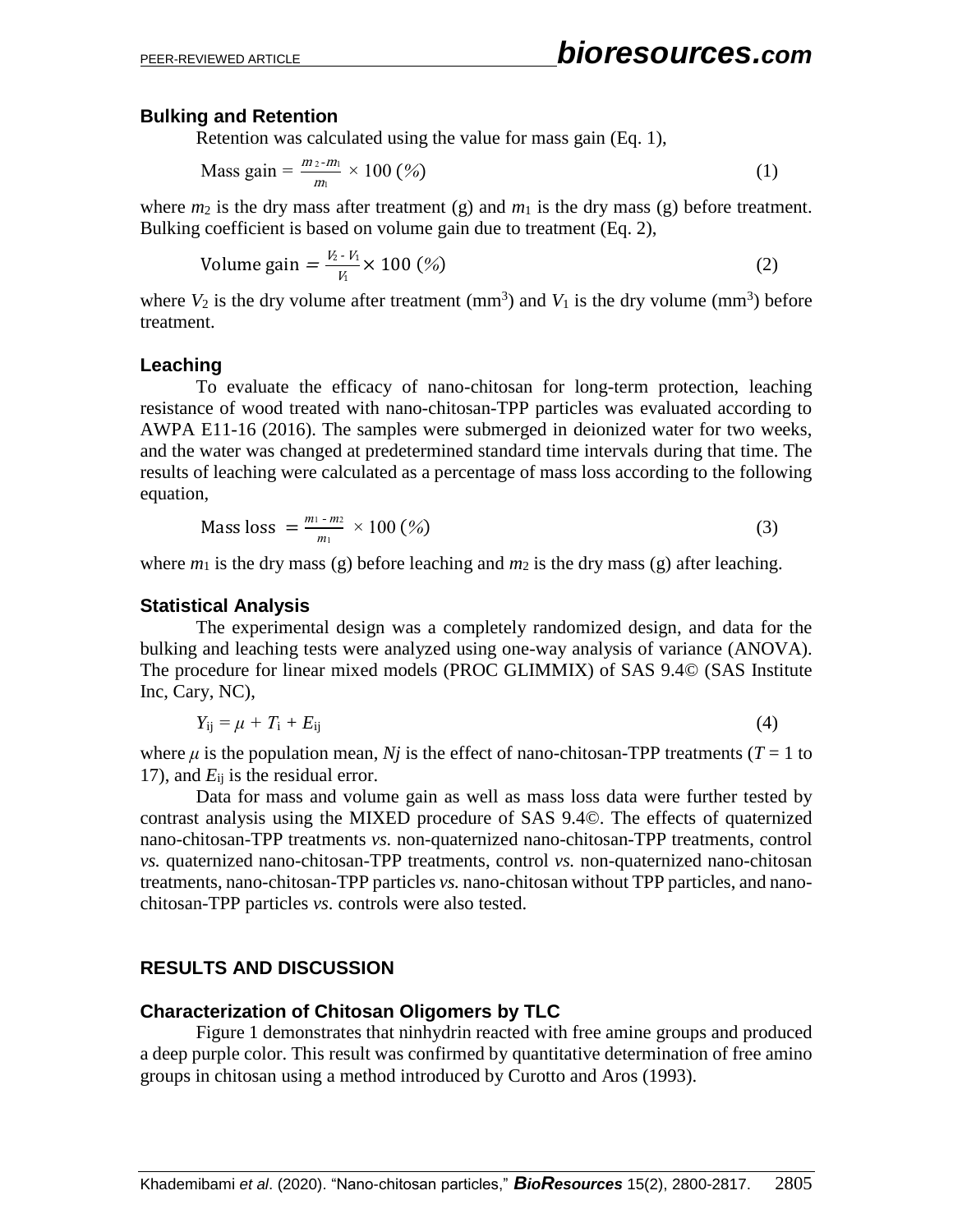Figure 1 also indicates that chitosan oligomers comprised a range of degrees of polymerization ( $DP_n$ ) that started from 4 when compared to standard chitotetraose ( $DP_n$ ): 4). Chitotetraose was a standard with  $DP_n$  of 4 with 4 amine groups (right part of TLC plate in Fig. 1). The desired  $DP_n$  could be achieved with an applicable amount of sodium nitrite.

The TLC analysis revealed that chitosan with a  $DP_n$  of 4 was formed through the depolymerization process of LMW chitosan. Cabrera and Cutsem (2005) prepared chitosan oligomers with a degree of polymerization greater than six using acid and enzymatic processes. They used TLC plating to separate methanol soluble chitooligomers. They reported that chitooligomers with degree of polymerization greater than six cannot be separated with this method and the TLC plate only shows chitooligosaccharide with degrees of polymerization less than six.



**Fig. 1.** Thin layer chromatography analysis of chitosan oligomers and chitotetraose

## **Characterization of Nano-chitosan Oligomers, Quaternized Nano-chitosan Oligomers, and Nano-chitosan-TPP Particles by FTIR**

*Characterization of nano-chitosan oligomers*

The FTIR of chitosan oligomers was obtained after depolymerization of LMW chitosan. These oligomers were then compared to LMW chitosan (Fig. 2). This result indicated that there was a strong chemical structure resemblance between chitosan oligomers and LMW chitosan. However, molecular weight, DP, and degree of acetylation were different between chitosan oligomers and LMW chitosan. In chitosan oligomers, there was a decrease in peaks  $1030 \text{ cm}^{-1}$  to 990 cm<sup>-1</sup> attributed to the loss of C-O-C bonds. This indicated that there was a breakdown of chitosan chains. Compared to LMW chitosan, a 1700 cm<sup>-1</sup> peak subjected to the carbonyl band of an aldehyde group had more intensity in chitosan oligomers, which led to more terminal aldehyde groups in chitosan oligomers.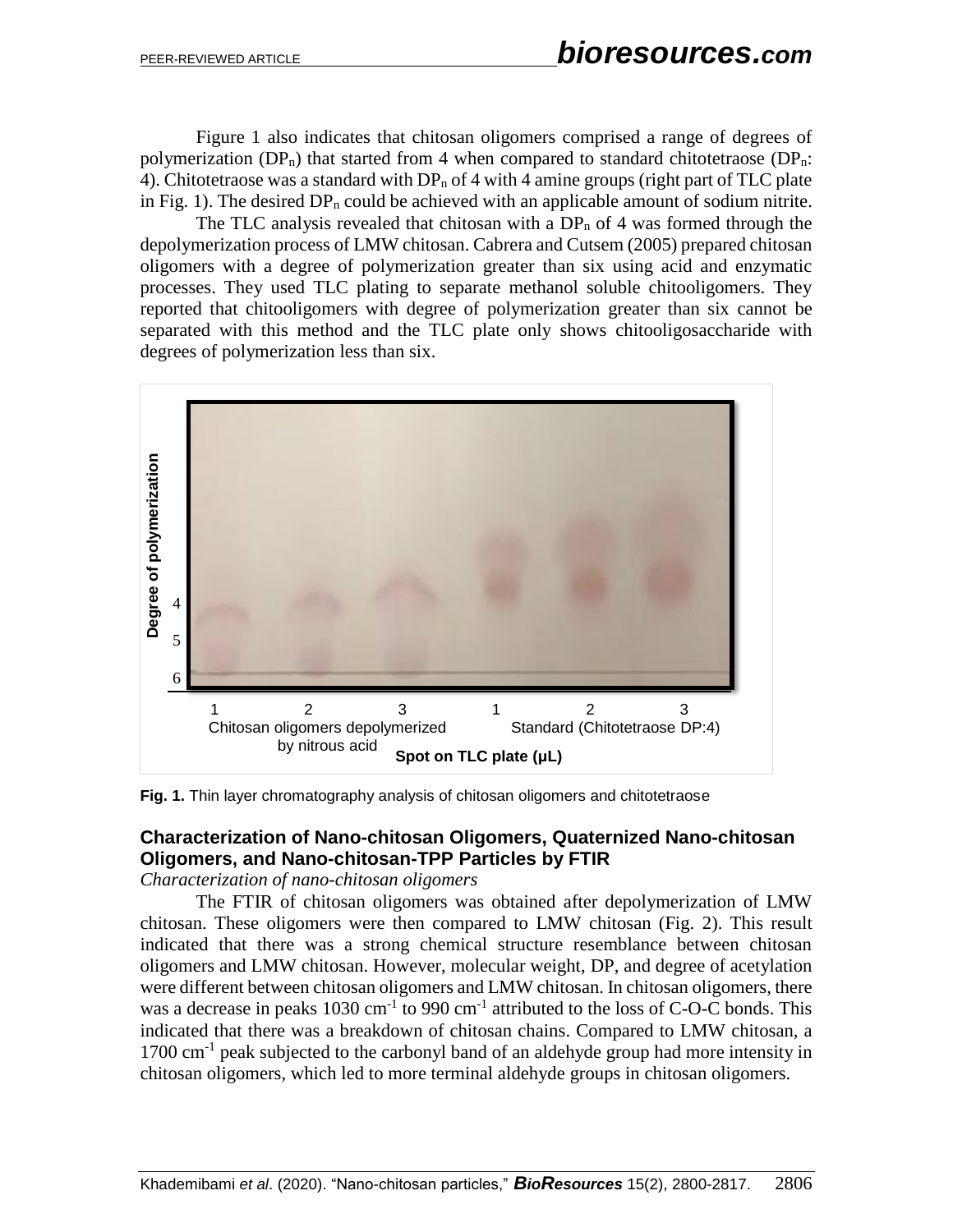

**Fig. 2.** FTIR of chitosan LMW (black) and nano-chitosan oligomers (red)

#### *Characterization of quaternized nano-chitosan oligomers*

The quaternization process was performed after depolymerization and after N,N,Ntrimethyl chitosan (TMC) was obtained from chitosan oligomers. Quaternized nanochitosan is a cationic polyelectrolyte, non-toxic, biocompatible polymer. It is a watersoluble molecule that can be used for nanoparticle production (Xu *et al*. 2003). In Fig. 3, the peak at  $1492 \text{ cm}^{-1}$  was asymmetrical to a stretch of C-H in methyl groups that was produced in quaternized nano-chitosan oligomers. This peak was new and confirmed that quaternized nano-chitosan oligomers had methyl groups in their structures. Xu *et al*. (2010) used methyl iodide for methylation of low-molecular weight of chitosan. After FTIR was completed, it was found that there was an asymmetrical stretching of the C-H bond in the methyl group at peak 1490 cm<sup>-1</sup> in TMC. Xu *et al.* (2010) also reported that this peak was because of the highly methylated quaternary of chitosan. The FTIR results of quaternized nano-chitosan oligomers (TMCs) are shown in Fig. 3. In Fig. 3, spectra of quaternized nano-chitosan oligomers were compared to the spectra of non-quaternized nano-chitosan oligomers. Several structural differences were found between these two spectra, which indicated that the derivative from chitosan oligomers exhibited several chemical structural changes. In agreement with the current study, quaternization of high molecular weight (HMW) chitosan was successfully performed by methylation of hydroxyl and amino groups (Bordenave *et al*. 2008). However, asymmetrical stretching of C-H bond in the methyl group was also reported at the  $1475 \text{ cm}^{-1}$  peak in derivative chitosan (TMC) from HMW chitosan (De Britto *et al*. 2012; Mansur *et al*. 2013). In addition, the peak at 1590 cm<sup>-1</sup> linked to deformation of N-H in amino groups, which was also previously reported by De Britto *et al*. (2012).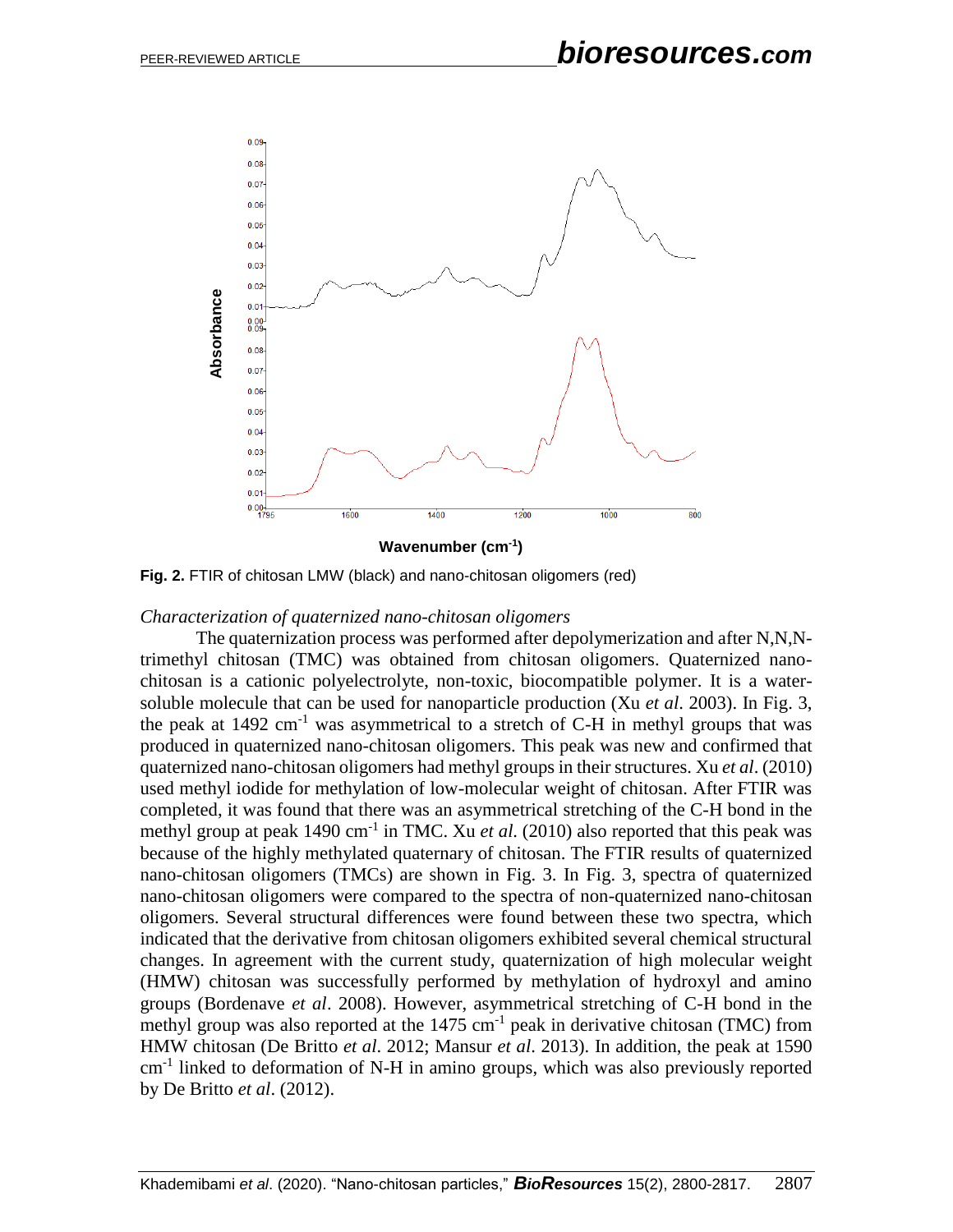

**Fig. 3.** FTIR of quaternized nano-chitosan oligomers (black) and non-quaternized nano-chitosan oligomers (red)

*Characterization of nano-chitosan-TPP and quaternized-nano-chitosan-TPP particles*

Based on ionic gelation of chitosan with tripolyphosphate anions, nano-chitosan-TPP particles were prepared (Fig. 4). The formation of non-quaternized nano-chitosan oligomers with TPP was stronger than quaternized nano-chitosan oligomers (trimethylchitosan oligomers, TMC) with TPP. The TPP contained  $P_3O_{10}$  ions that neutralized amine ions (NH<sub>3</sub><sup>+</sup>) in chitosan oligomers (Bhumkar and Pokharkar 2006), but with the TMC process it was more complicated, as TMC had three amine sites, including trimethylated quaternary  $(N(CH_3)_3^+)$ , demethylated  $(N(CH_3)_2H^+)$ , monomethylated  $(N(CH_3) H_2^+)$ , and  $(NH_3^+)$  sites.



**Fig. 4.** Ionic gelation of chitosan with tripolyphosphate (TPP) (Ibrahim *et al*. 2017)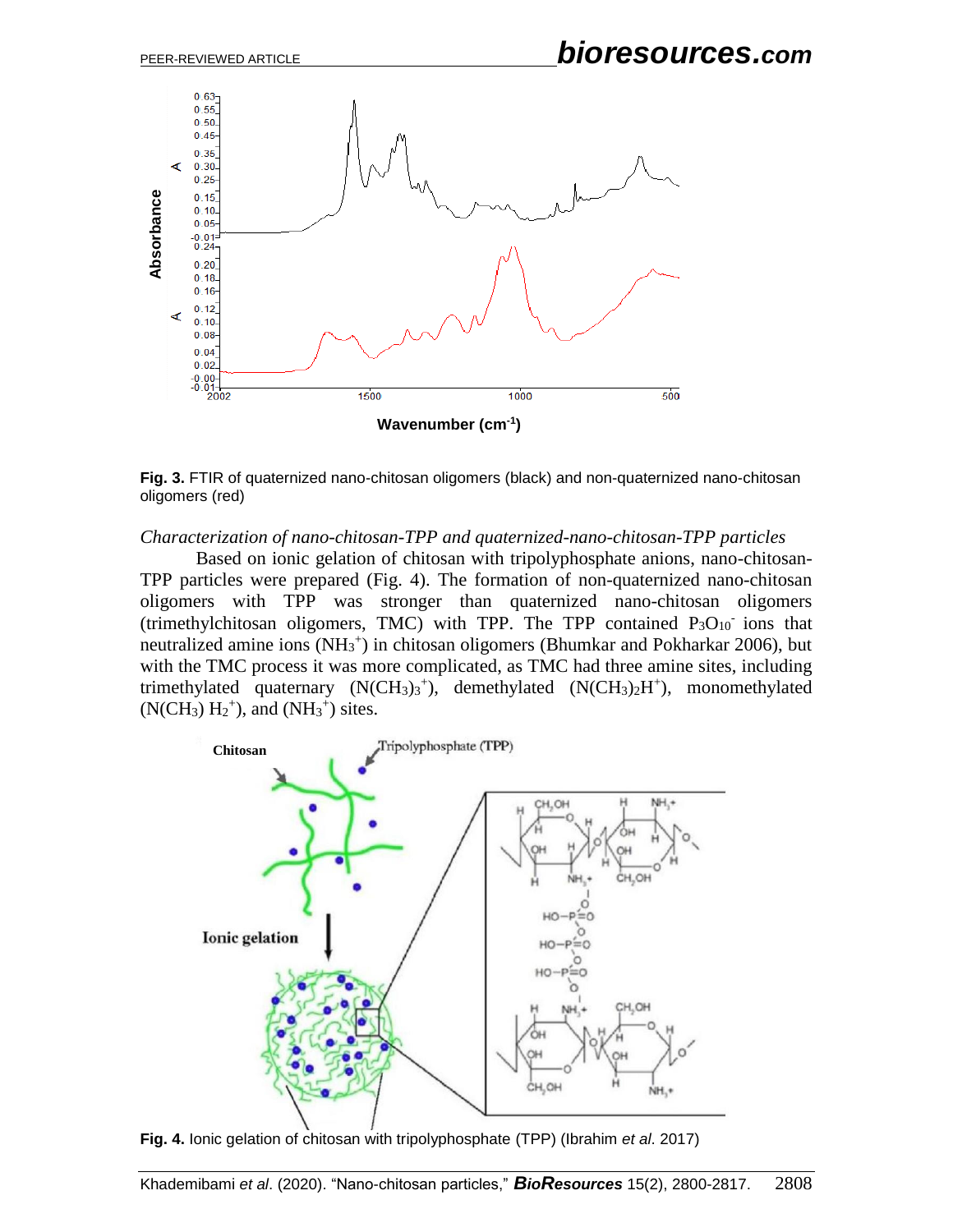

**Wavenumber (cm-1 )**

**Fig. 5.** FTIR of nano-chitosan-TPP particles (black) and nano-chitosan oligomers (red)



**Wavenumber (cm-1 )**

**Fig. 6.** FTIR of quaternized nano-chitosan-TPP particles (black) and quaternized nano-chitosan (red)

The FTIR spectra for nano-chitosan-TPP particles and quaternized-nano-chitosan-TPP particles are illustrated in Figs. 5 and 6, respectively. The FTIR spectra of nanochitosan without TPP and nano-chitosan with TPP (Fig. 5) did not show any major differences. However, there were many differences in the two spectra from quaternized nano-chitosan without TPP and quaternized nano-chitosan with TPP (Fig. 6). The 1234  $cm<sup>-1</sup>$  peak indicated an antisymmetric stretch (PO<sub>2</sub>), which indicated that there was likely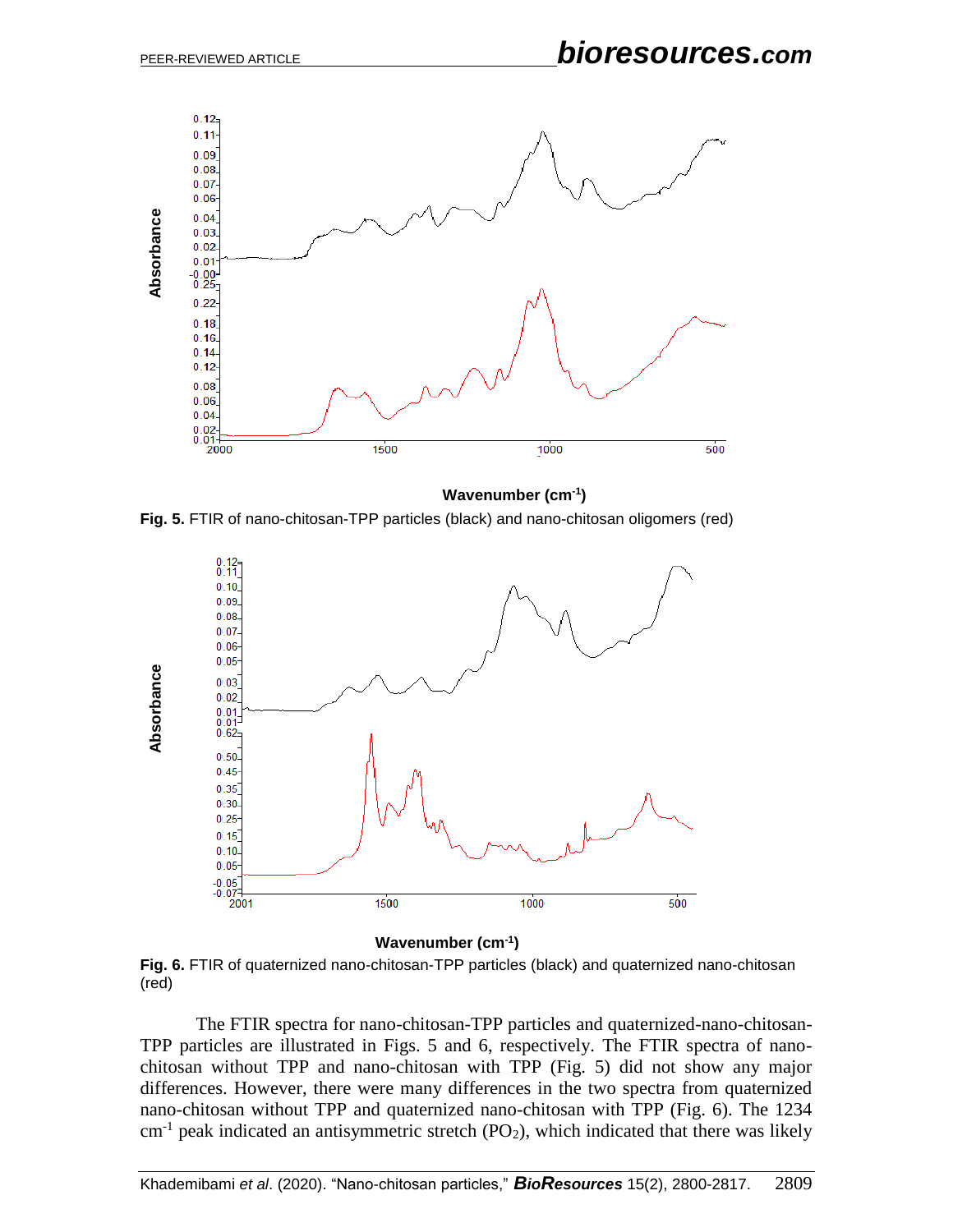an ionic crosslink between both non-quaternized and quaternized nano-chitosan with TPP. Similar to this study, Lasch *et al.* (2002) reported that the 1237 cm<sup>-1</sup> peak demonstrated an  $O-P=O$  antisymmetric stretch  $(PO<sub>2</sub>)$ . This finding indicated that there was ionic crosslinking between nano-chitosan and TPP (linkage between phosphoric and ammonium ions).

## **Bulking and Retention**

### *Mass and volume gain*

The results of mass and volume gain of wood samples treated with vacuum impregnation process in both quaternized and non-quaternized nano-chitosan-TPP particles showed that quaternized nano-chitosan-TPP particles had a higher mass gain compared to control and non-quaternized nano-chitosan-TPP particles. Additionally, treatments 10, 14, and 16 increased mass gain in comparison to treatment 15 (Fig. 7). Treatments 10, 11, 13, 14, 16, and 17 resulted in a higher volume gain in comparison to treatments 12, 15, control, and non-quaternized nano-chitosan-TPP particles. Additionally, treatment 15 increased volume gain when compared to treatments 1, 4, 6, 8, and control (Fig. 8).

The contrast analysis revealed that mass gain and volume gain increased in quaternized nano-chitosan-TPP particles in comparison to non-quaternized nano-chitosan-TPP particles (Table 3). Additionally, quaternized nano-chitosan-TPP particles increased mass and volume gain relative to control (Table 3). Furthermore, crosslinking of TPP to nano-chitosan resulted in increased mass gain, but not in volume gain, in comparison to nano-chitosan particles without TPP. However, crosslinking of TPP to nano-chitosan particles exhibited higher volume gain compared to control (Table 3).

Mass gain can be expressed as weight percent gain (WPG), which is the increase in mass of wood specimen after treatment with preservatives or retention value. In fact, WPG is used to measure the efficacy of impregnation of preservatives in wood after treatment. Volume gain refers to bulking. According to Rowell (2012), cell wall bulking means that the wood is filled with the chemical when it reaches its green volume. The increased value of both mass and volume after treatment indicated the success of impregnation of nanochitosan particles into the wood cell walls.

The mass and volume gain results indicated that both quaternized chitosan oligomers and quaternized-chitosan-TPP nanoparticles treated samples had more mass and volume gain after treatment in comparison with non-quaternized treated samples. Nowrouzi *et al*. (2015) used chitosan HMW (MW: 100 kDa to 300 kDa) to treat fir wood (*Abies sp*.) *via* impregnation and then heated wood samples at three different temperatures (60 °C, 80 °C, and 100 °C). It has also been reported that chitosan can only increase bulking to a small degree (less than 4%) and different temperatures did not influence penetration of chitosan into wood samples (Nowrouzi *et al*. 2015). In the current research, both quaternized and non-quaternized nano-chitosan-treated samples underwent changes in volume and mass that ranged from 4.9% to 18%. The LMW chitosan (MW: 50 kDa to 190 kDa) at 1/5% (v/v) concentration impregnated into radiata pine (*Pinus radiata*) (Singh *et al*. 2010). The results of light and SEM demonstrated that chitosan penetrated the cell lumens, small cavities, and cell walls (Singh *et al*. 2010). Therefore, dimensions of quaternized nano-chitosan particles seemed to be small enough to spread throughout wood elements and penetrate through pits and pores.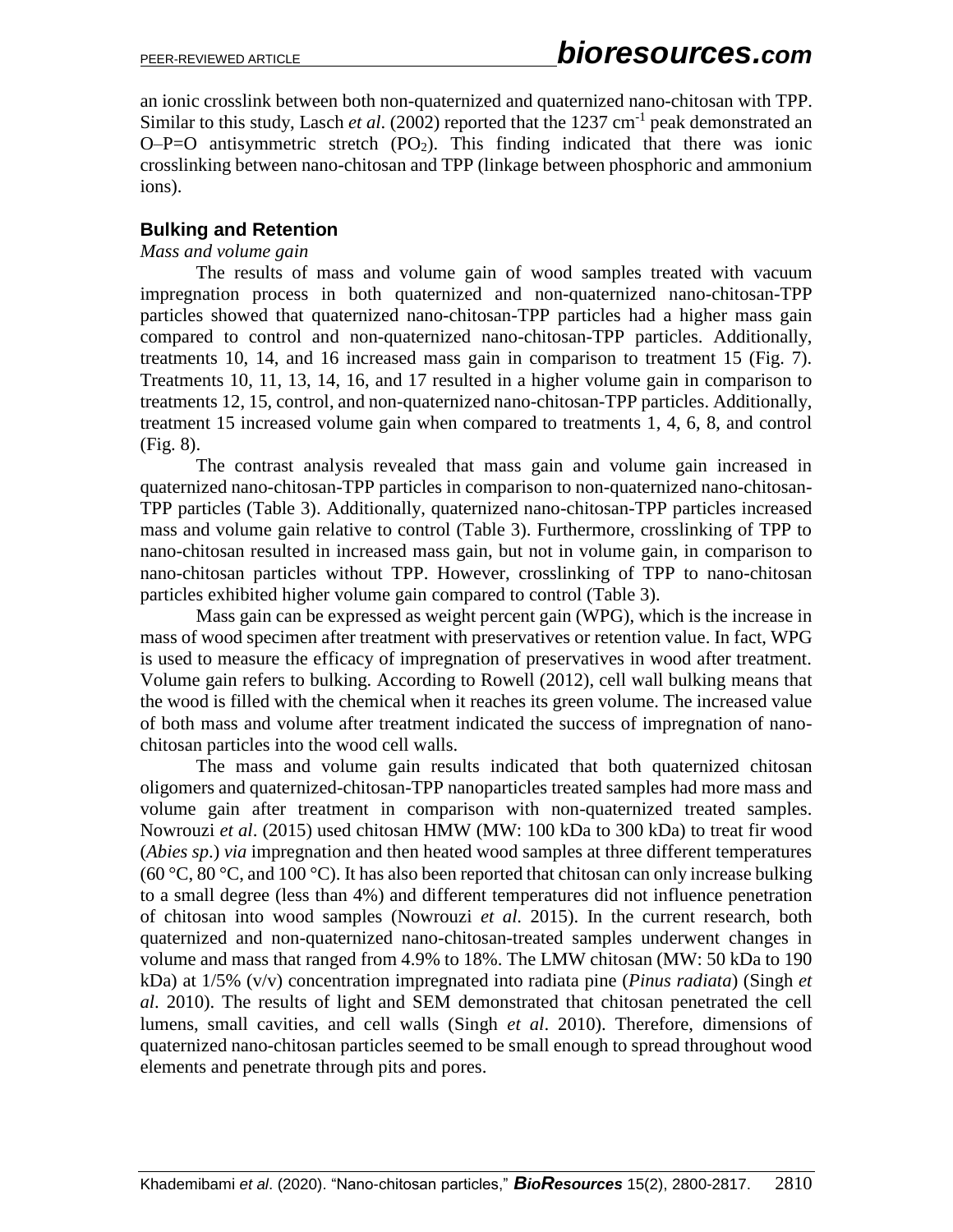# PEER-REVIEWED ARTICLE *bioresources.com*



**Treatments\***

**Fig. 7.** Percentage of mass gain of wood samples after treating with vacuum impregnation process.

\* All 17 treatments are described in Table 2.

 $a-d$  Means with no common superscripts differ significantly at  $p = 0.05$  level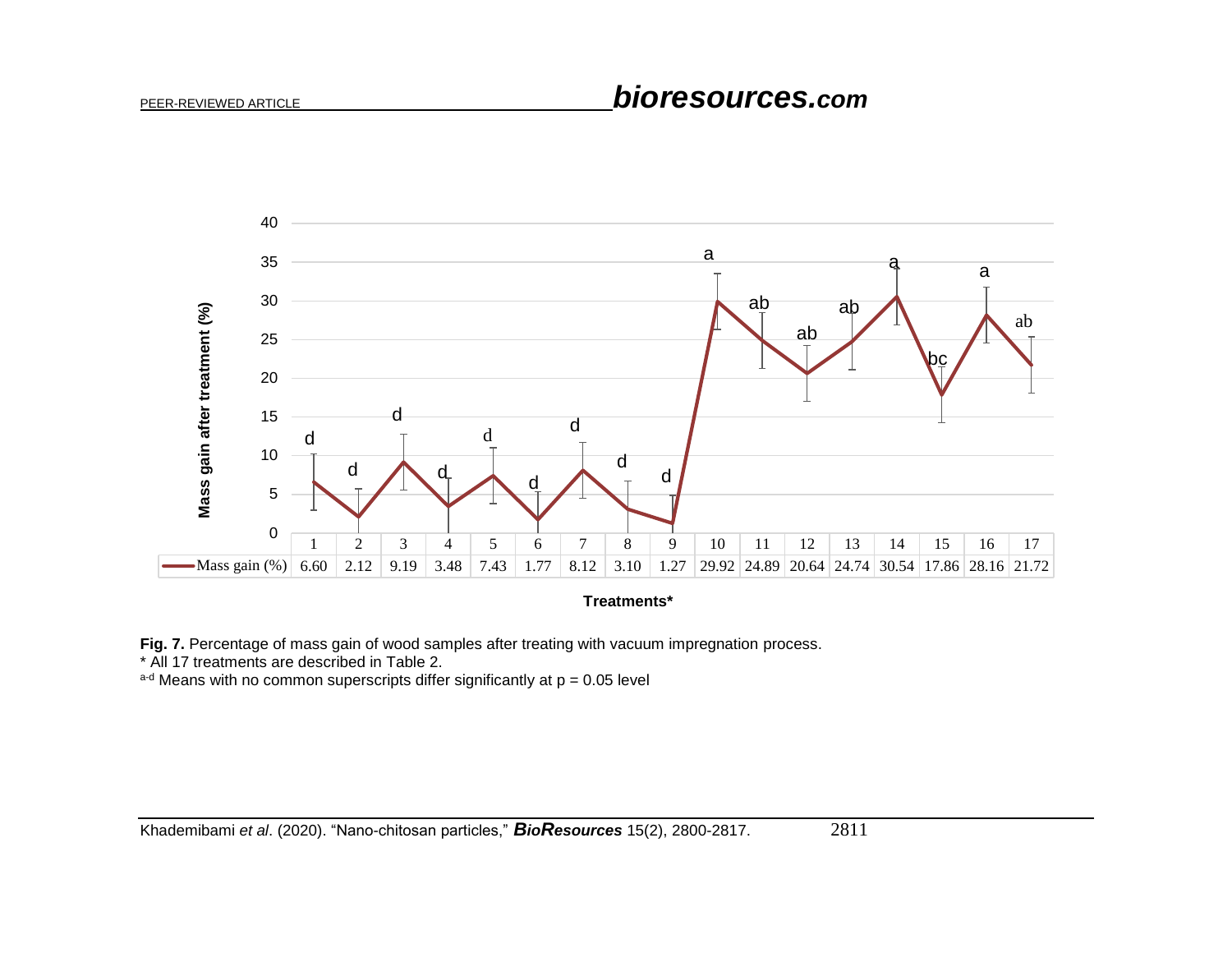

**Treatments\***

**Fig. 8.** Percentage of volume gain of wood samples after treating with vacuum impregnation process.

\* All 17 treatments are described in Table 2.

 $a-c$  Means with no common superscripts differ significantly at  $p = 0.05$  level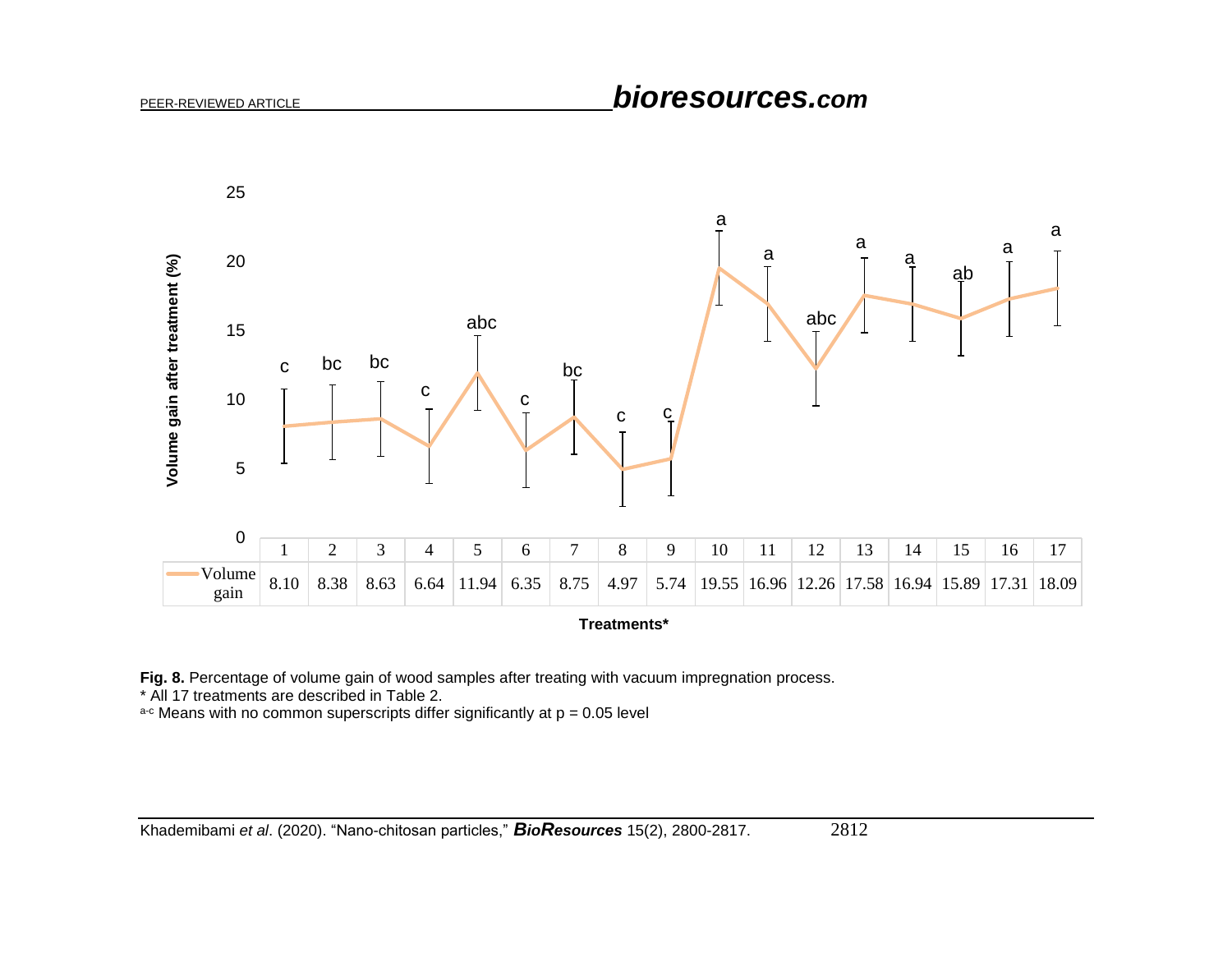| Contrasts                                                              | Mass<br>Gain | Volume<br>Gain | Mass<br><b>Loss</b> |
|------------------------------------------------------------------------|--------------|----------------|---------------------|
| Quaternized nano-chitosan-TPP vs. non-quaternized<br>nano-chitosan-TPP |              | $***$          | $***$               |
| Quaternized nano-chitosan-TPP vs. control                              |              | $\star$        | ns                  |
| Non-quaternized nano-chitosan-TPP vs. control                          | $***$        | $***$          | $***$               |
| Nano-chitosan with TPP vs. nano-chitosan without TPP                   | $***$        | $***$          | ns                  |
| Nano-chitosan with TPP vs. control                                     | $***$        | $***$          | $\star$             |
| $ns = not$ significant.                                                |              |                |                     |

\*Treatment means within the same column within effect with no common superscripts are significantly different ( $P \le 0.05$ ).

\*\*Treatment means within the same column within effect with no common superscripts are significantly different ( $P \le 0.001$ )

#### **Leaching**

*Mass loss*

The results of mass loss after leaching of wood samples treated with vacuum impregnation process in both quaternized and non-quaternized nano-chitosan-TPP particles showed that quaternized nano-chitosan-TPP particles had higher mass loss compared to control and non-quaternized nano-chitosan-TPP particles. Additionally, nonquaternized nano-chitosan without TPP had increased mass loss compared to control (Fig. 9). The contrast analysis revealed that mass loss increased in quaternized nano-chitosan-TPP particles compared to non-quaternized nano-chitosan-TPP particles. Additionally, crosslinking of TPP to nano-chitosan resulted in increased mass loss (Table 3).

These results indicated that quaternized nano-chitosan particles penetrated the wood but could not fix into cell walls. In contrast, non-quaternized nano-chitosan particles remained in the wood cell walls. Generally, the formation of a strong covalent bond between chitosan and wood had not been previously reported. However, covalent bonds have been found between laccase-oxidized phenols in flax fibers and chitosan (Silva *et al*. 2011) and between laccase-oxidized phenolic acids and amino groups of chitosan (Aljawish *et al*. 2012). Fixation of chitosan by acetic anhydride has been reported by Mehrtens (1999). In the cited work the author reported that acetylated chitosan had lower mass loss after leaching, but the possible reason for fixation of chitosan was not described. Potentially, the fixation could be due to acetylation of wood. Treu *et al*. (2009) used copper in combination with chitosan to make a stronger fixation of chitosan into wood. Posttreatment at a temperature of 85 °C was used after impregnation. There, the author reported that post-treatment of chitosan-treated wood samples reduced the leaching of glucosamine, which is the main component of chitosan. Additionally, Nowrouzi *et al*. (2015) investigated the use of PEG (polyethylene glycol) along with chitosan to improve fixation and retention in fir wood specimens. A higher reaction occurred when PEG and heat were applied during the treatment process (Nowrouzi *et al*. 2015). That information may explain why in this study, although quaternized nano-chitosan particles were positively charged, they could not fix to cell walls and leached out.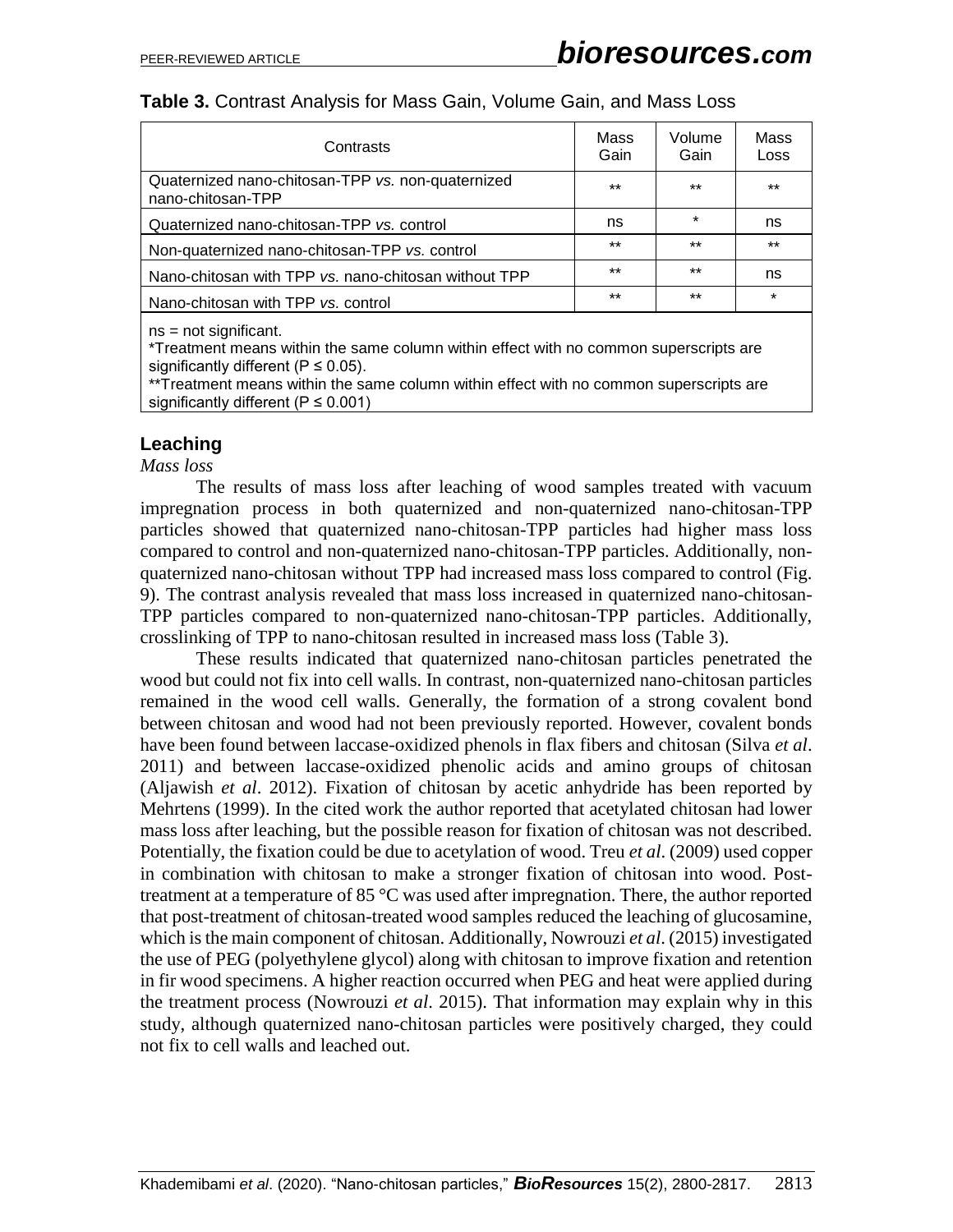

**Treatments\***

**Fig. 9.** Percentage of mass loss of leached wood samples

\* All 17 treatments are described in Table 2.

 $a-h$  Means with no common superscripts differ significantly at  $p = 0.05$  level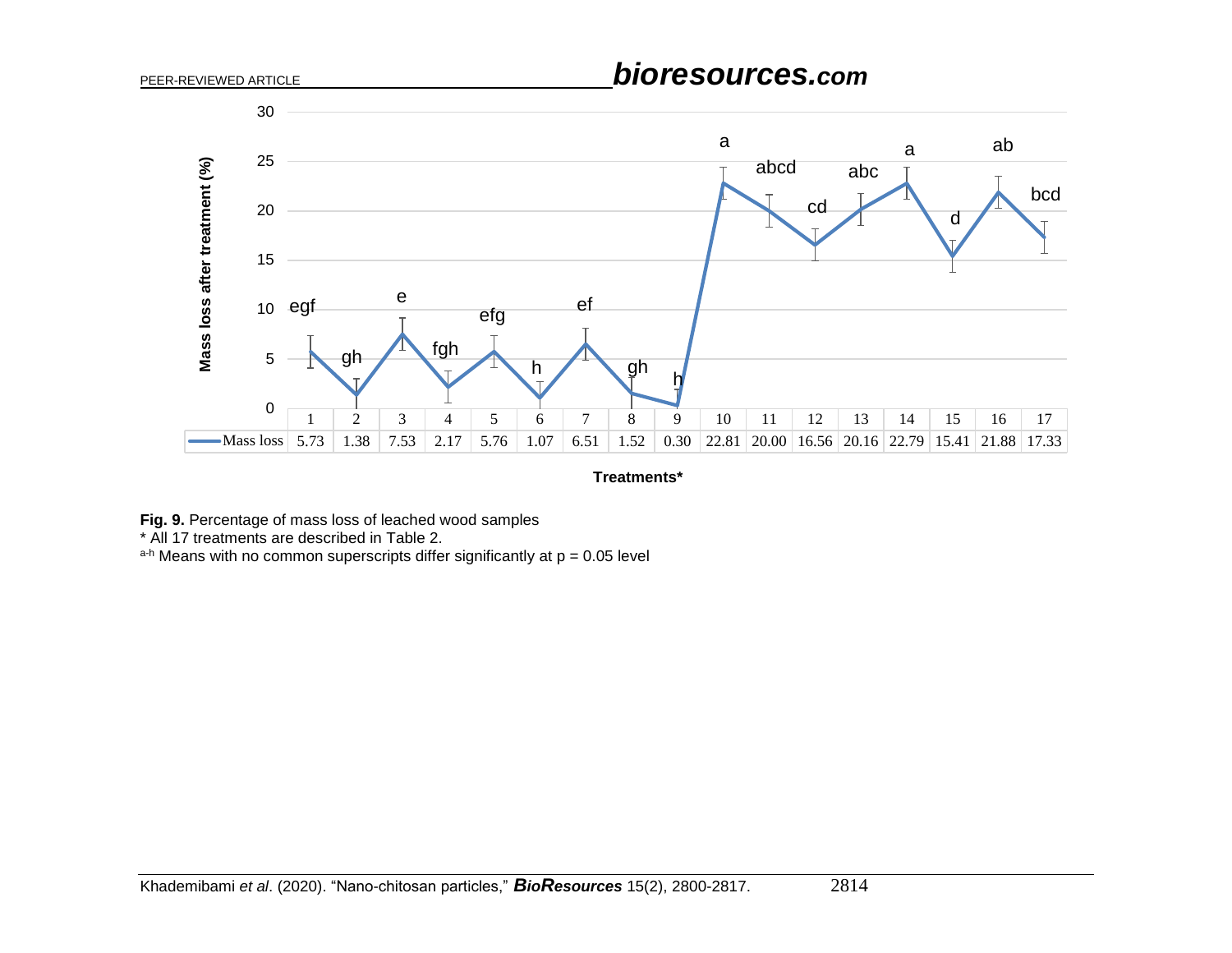# **CONCLUSIONS**

- 1. Compression strength results showed that hydroquinone (HQ) was the best mediator to be used with laccase for enzymatic modification of wood to increase the reactivity of wood and promote binding of nano-chitosan-TPP particles to wood.
- 2. Degree of polymerization of four with an applicable amount of sodium nitrite through depolymerization was successfully obtained and the size of chitosan oligomers was confirmed by thin layer chromatography.
- 3. The methylation of chitosan oligomers through the quaternization process and the formation of nano-chitosan-TPP particles were confirmed by FTIR spectra.
- 4. The result of bulking and leaching indicated that chitosan nanoparticles effectiveness was obtained in the short time period. It was essential that nano-chitosan particles penetrate and fix into the wood cell walls as well as cell lumens and cavities for longterm protection. These nanoparticles could potentially be used as wood preservatives to treat wood for interior applications. Further research is required to determine the exterior applications of nano-chitosan-TPP particles.

## **ACKNOWLEDGEMENTS**

This publication is a contribution of the Forest and Wildlife Research Center (FWRC), Mississippi State University. This material is based upon work that is supported by the National Institute of Food and Agriculture and the U.S. Department of Agriculture (No. 2016-67022-25090).

## **REFERENCES CITED**

- Alfredsen, G., Eikenes, M., Militz, H., and Solheim, H. (2004). "Screening of chitosan against wood-deteriorating fungi," *Scand. J. Forest Res.* 19(5), 4-13. DOI: 10.1080/02827580410017807
- Aljawish, A., Chevalot, I., Piffaut, B., Rondeau-Mouro, C., Girardin, M., Jasniewski, J., Scher, J., and Muniglia, L. (2012). "Functionalization of chitosan by laccasecatalyzed oxidation of ferulic acid and ethyl ferulate under heterogeneous reaction conditions," *Carbohyd. Polym.* 87(1), 537-544. DOI: 10.1016/j.carbpol.2011.08.016
- AWPA E11-16 (2016). "Standard method for accelerated evaluation of preservative leaching," American Wood Protection Association, Birmingham, AL, USA.
- Bhumkar, D. R., and Pokharkar, V. B. (2006). "Studies on effect of pH on cross-linking of chitosan with sodium tripolyphosphate: A technical note," *AAPS PharmSciTech* 7(2), E138-E143. DOI: 10.1208/pt070250
- Bordenave, N., Grelier, S., and Coma, V. (2008). "Advances on selective C-6 oxidation of chitosan by TEMPO," *Biomacromolecules* 9(9), 2377-2382. DOI: 10.1021/bm800375v
- Cabrera, C. C., and Cutsem, P. V. (2005). "Preparation of chitooligosaccharide with degree of polymerization higher than 6 by acid or enzymatic degradation of chitosan," *Biochem. Eng. J*. 25(2), 165-172. DOI: 10.1016/j.bej.2005.04.025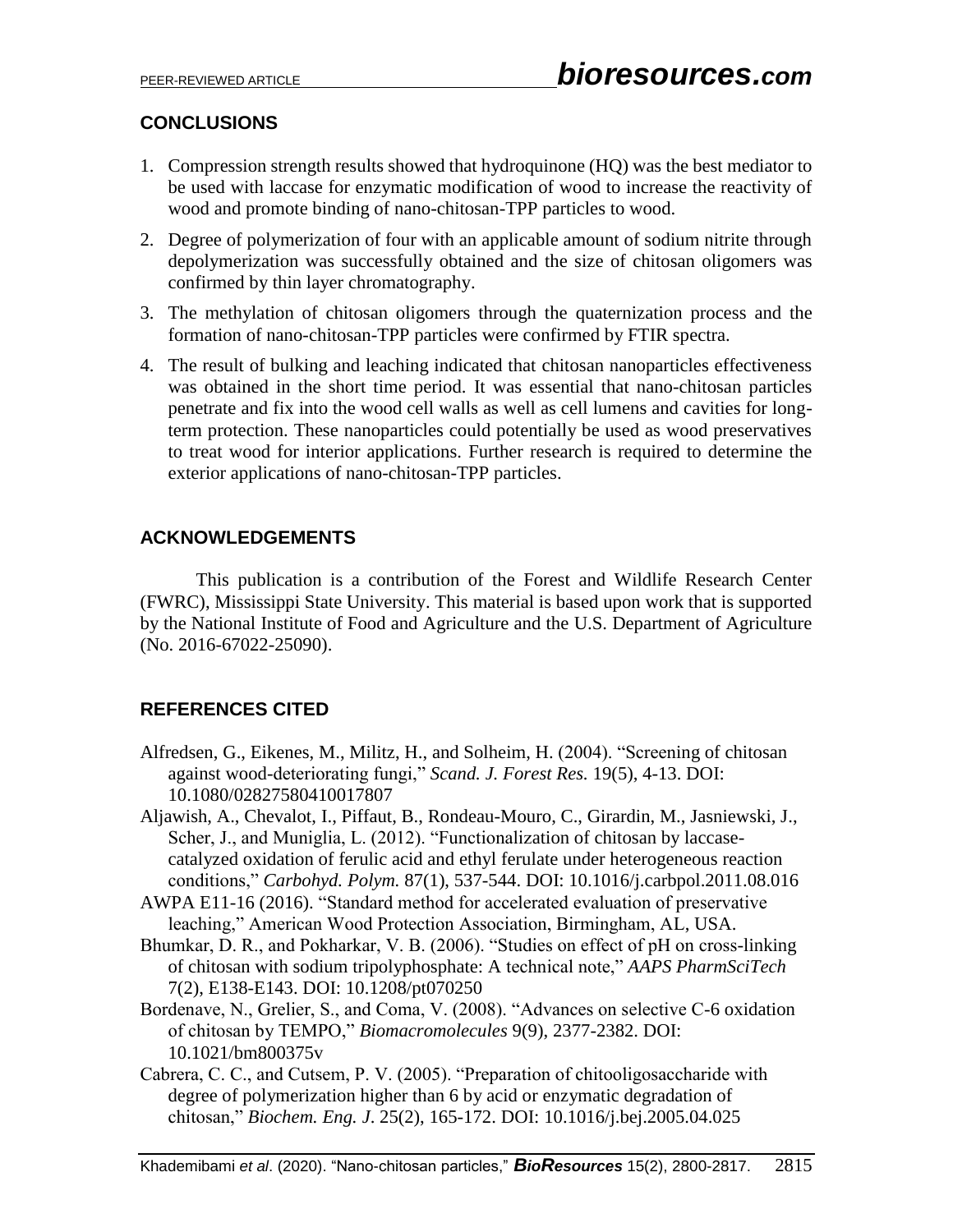- Cha, S. Y., Lee, J. K., Lim, B. M., Lee, T. S., and Park, W. H. (2000). "Conjugated vinyl derivatives of chitooligosaccharide," *J. Polym. Sci.* 39(6), 880-887.
- Chittenden, C., Wakeling, R., and Kreber, B. (2003). "Growth of two selected sap stain fungi and one mould on chitosan amended nutrient medium," in: *34th Annual Meeting of the International Group of Wood Preservation*, Brisbane, Australia, 03-10466
- Choi, Y. J., Kim. E. J., Piao, Z., Yun, Y. C., and Shin, Y. C. (2004). "Purification and characterization of chitosanase from *Bacillus* sp. strain KCTC 0377BP and its application for the production of chitosan oligosaccharides," *Appl. Environ. Microbiol*. 70(8), 4522-4531. DOI: 10.1128/AEM.70.8.4522-4531.2004
- Curotto, E., and Aros, F. (1993). "Quantitative determination of chitosan and the percentage of free amino groups," *Anal. Biochem*. 211(2), 240-243. DOI: 10.1006/abio.1993.1263
- De Britto, D., De Moura, M., Aouada, F. A., Mattoso, L., and Assis, O. B. G. (2012). "N,N,N-trimethyl chitosan nanoparticles as a vitamin carrier system," *Food Hydrocolloid.* 27(2), 487-493. DOI: 10.1016/j.foodhyd.2011.09.002
- Eikenes, M., Alfredsen, G., Christensen, B., Militz, H., and Solheim, H. (2005). "Comparison of chitosans with different molecular weights as possible wood preservatives," *J. Wood Sci.* 51(4), 387-394. DOI: 10.1007/s10086-004-0659-6
- Furusaki, E., Ueno, Y., Sakairi, N., Nishi, N., and Tokur, S. (1995). "Facile preparation and inclusion ability of a chitosan derivative bearing carboxymethyl-*B*-cyclodextrin," *Carbohydr. Polym.* 29(I), 29-34.
- Huang, K. S., Sheu, Y. R., and Chao, I. C. (2009). "Preparation and properties of nanochitosan," *Polym.-Plast. Technol. Eng.* 48(12), 1239-1243.
- Hussain, I., Singh, T., and Chittenden, C. (2012). "Preparation of chitosan oligomers and characterization: Their antifungal activities and decay resistance," *Holzforschung* 66(1), 119-125. DOI: 10.1515/HF.2011.130
- Ibrahim, H. M., Ali, E., and Sabry, H. (2017). "Haloperidol-loaded chitosan nanocomposites improve liver and kidney functions and lipid profile of male rats," *Res. J. Pharm. Biol. Chem. Sci.* 8(3), 1135-1145.
- Ikono, R., Vibriani, A., Wibowo, I., Saputro, K. E., Muliawan, W., Bachtiar, B. M., Mardliyati, E., Bachtiar, E. W., Rochman, N. T., Kagami, H., Xianqi, L., Nagamura-Inoue, T., and Tojo, A. (2019). "Nanochitosan antimicrobial activity against *Streptococcus mutans* and *Candida albicans* dual-species biofilms," *BMC Res Notes* 12(1), article no. 383. DOI: 10.1186/s13104-019-4422-x.
- Junior, E. N. D. O (2016). "Fungal growth control by chitosan and derivatives," in: *Fungal Pathogenicity*, S. Sultan (ed.), Ouro Branco, Brazil, pp. 61-81. DOI: 10.5772/60789.
- Kumar, M. (2000). "A review of chitin and chitosan applications," *React. Funct. Polym.*  46(1), 1-27. DOI: 10.1016/S1381-5148(00)00038-9
- Kumar, N., Kaur, P., and Surekha, B. (2017). "Advances in bio-nanocomposite materials for food packaging: A review," *Nutrition & Food Science* 47(4), 591-606. DOI: 10.1108/NFS-11-2016-0176
- Larnøy, E., Dantz, S., Eikenes, M., and Militz, H. (2006a). "Screening of properties of modified chitosan-treated wood," *Wood Mater. Sci. Eng.* 1(2), 59-68. DOI: 10.1080/17480270600861118
- Larnøy, E., Eikenes, M., and Militz, H. (2006b). "Evaluation of factors that have an influence on the fixation of chitosan in wood," *Wood Mater. Sci. Eng.* 1(3-4), 138-